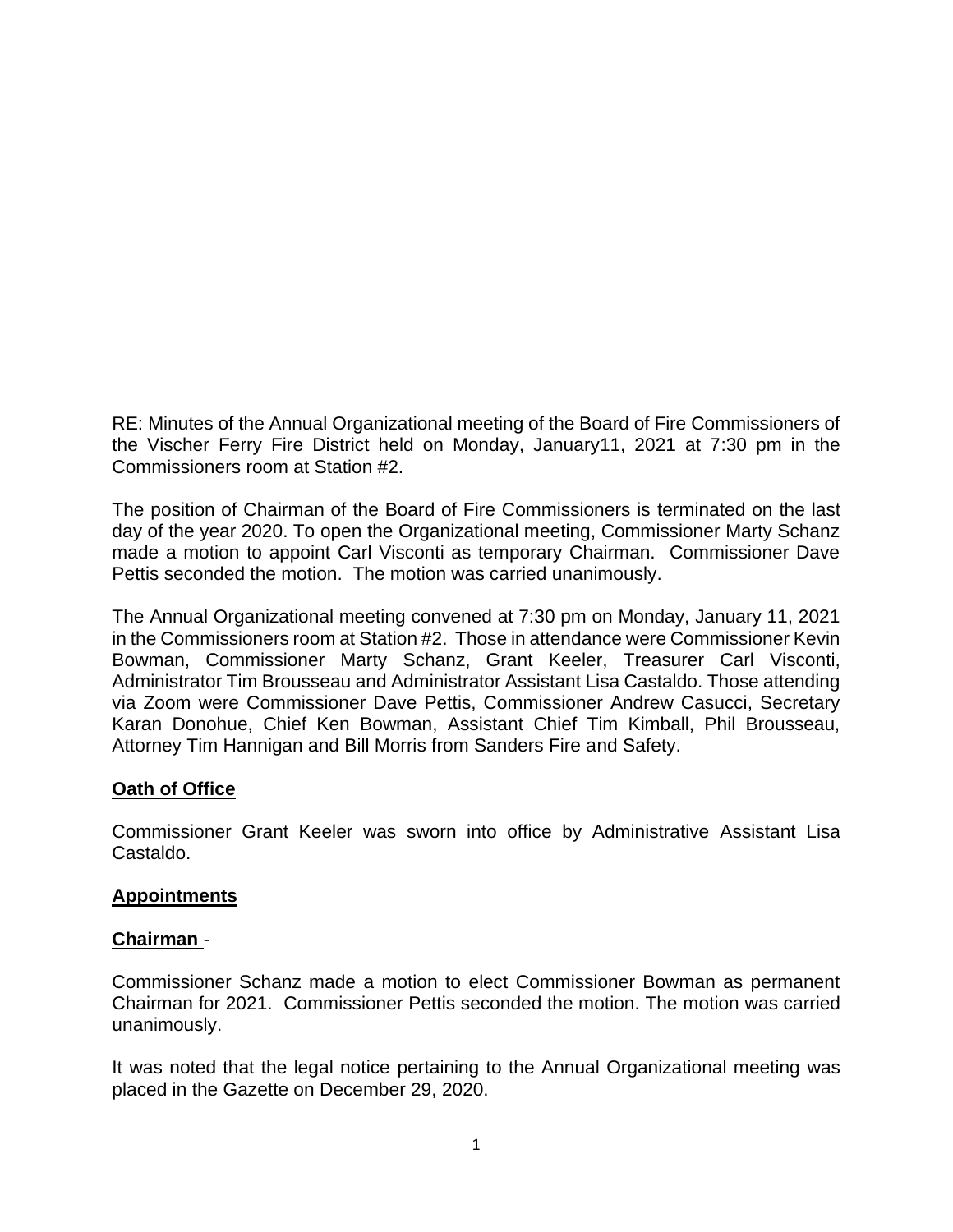### **District Secretary** –

Commissioner Casucci made a motion to appoint Karan Donohue as District Secretary for the year 2021. Commissioner Keeler seconded the motion. The motion was carried unanimously. Karan Donohue was sworn in by Administrative Assistant Lisa Castaldo.

#### **District Treasurer** –

Commissioner Keeler made a motion to appoint Carl Visconti as District Treasurer for the year 2021. Commissioner Schanz seconded the motion. The motion was carried unanimously. Carl Visconti was sworn in by Administrative Assistant Lisa Castaldo.

#### **Deputy Treasurer** –

Commissioner Keeler made a motion to appoint Karan Donohue as Deputy Treasurer for the year 2021. Commissioner Pettis seconded the motion. The motion was carried unanimously. Karan Donohue was sworn in by Administrative Assistant Lisa Castaldo.

#### **Attorney** –

Commissioner Casucci made a motion to appoint Tim Hannigan as attorney for the Vischer Ferry Fire District for 2021. Commissioner Pettis seconded the motion. The motion was carried unanimously.

#### **Salaries** –

Commissioner Pettis made a motion that the salary for Secretary will be \$9,020 for 2021. Commissioner Keeler seconded the motion. The motion was carried unanimously.

Commissioner Pettis made a motion that the salary for Treasurer will be \$10,200 for 2021. Commissioner Keesler seconded the motion. The motion was carried unanimously.

#### **Designated Newspaper** –

Commissioner Casucci made a motion to designate the Gazette as the official newspaper for 2021. Commissioner Schanz seconded the motion. The motion was carried unanimously.

#### **Bank Depository** –

Commissioner Schanz made a motion to designate TD Bank as the official bank depository for the District funds for the year 2021. Treasurer Carl Visconti and Deputy Treasurer Karan Donohue are designated to sign checks. Commissioner Pettis seconded the motion. The motion was carried unanimously.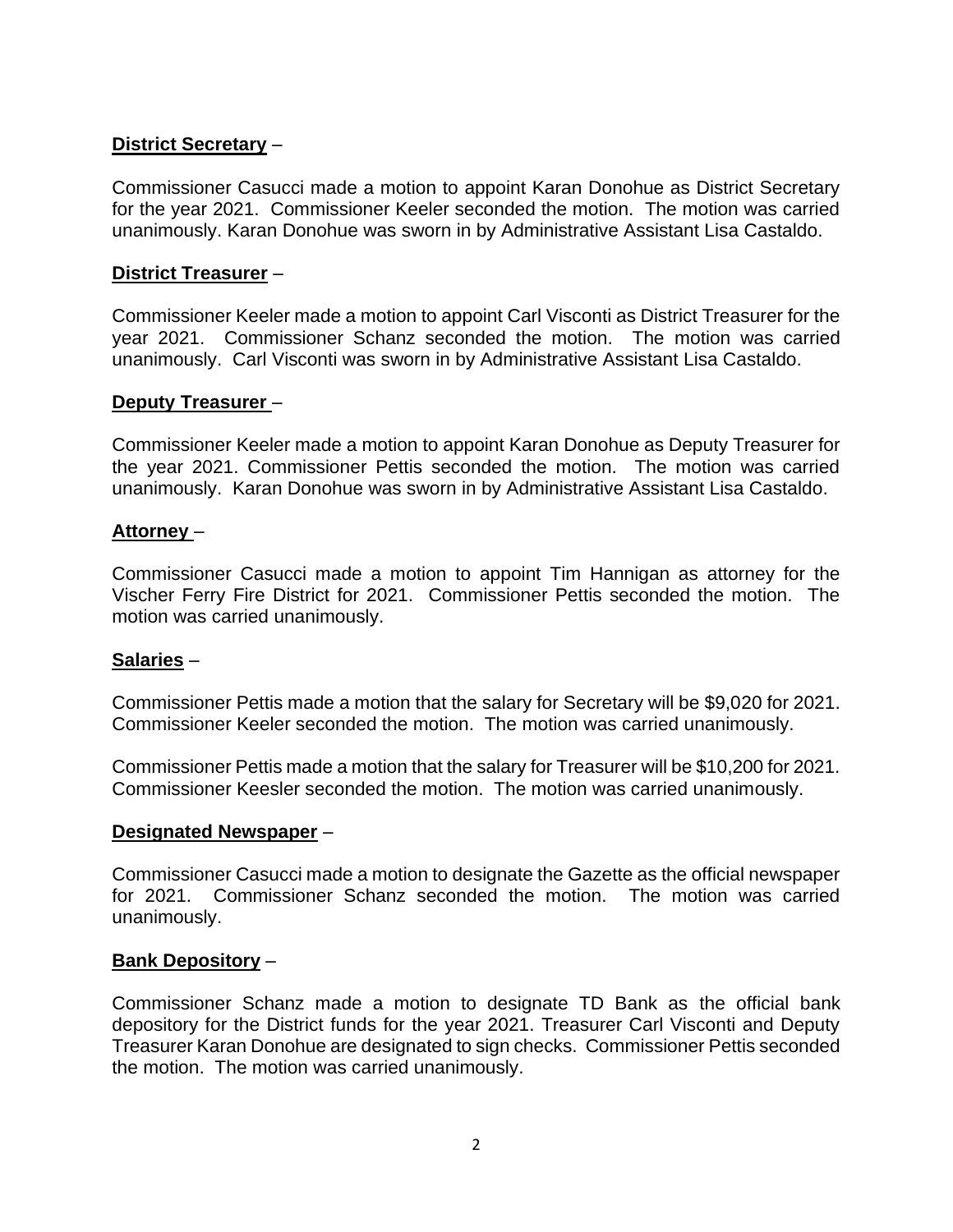### **Regular Monthly Meeting Night** –

Commissioner Keeler made a motion that the regular meeting night will be the second Monday of the month at 7:30 pm in the Commissioners' room at 750 Grooms Rd., Rexford. Commissioner Schanz seconded the motion. The motion was carried unanimously.

### **Bonding for Treasurer and Deputy Treasurer** –

The insurance coverage for bonding the Treasurer and Deputy Treasurer needs to be raised to at least \$2,700,00 in 2021. Commissioner Schanz made a motion that the existing insurance policy for this coverage be renewed at \$2,700,000 Commissioner Pettis seconded the motion. The motion was carried unanimously. We have an insurance policy for the bond.

### **Memberships in NYSAFC, AFDSNY, AFDCA and VFPASNY** –

Commissioner Schanz made a motion to approve memberships in the following:

New York State Association of Fire Chiefs

Association of Fire Districts of the State of New York

Association of Fire Districts of the Capital Area

Volunteer Fire Police Association of the State of New York

Commissioner Keeler seconded the motion. The motion was carried unanimously.

#### **Records Management and Retention Officer** –

Commissioner Casucci made a motion to appoint Karan Donohue as the Records and Retention Officer for the year 2021. Commissioner Schanz seconded the motion. The motion was cried unanimously.

#### **Records Access Officer** –

Commissioner Pettis made a motion to appoint Karan Donohue as Records Access Officer for the year 2021. Commissioner Casucci seconded the motion. The motion was carried unanimously.

#### **Mileage** –

Commissioner Schanz made a motion to set the mileage at \$.56 per mile for 2021. Commissioner Keeler seconded the motion. The motion was carried unanimously.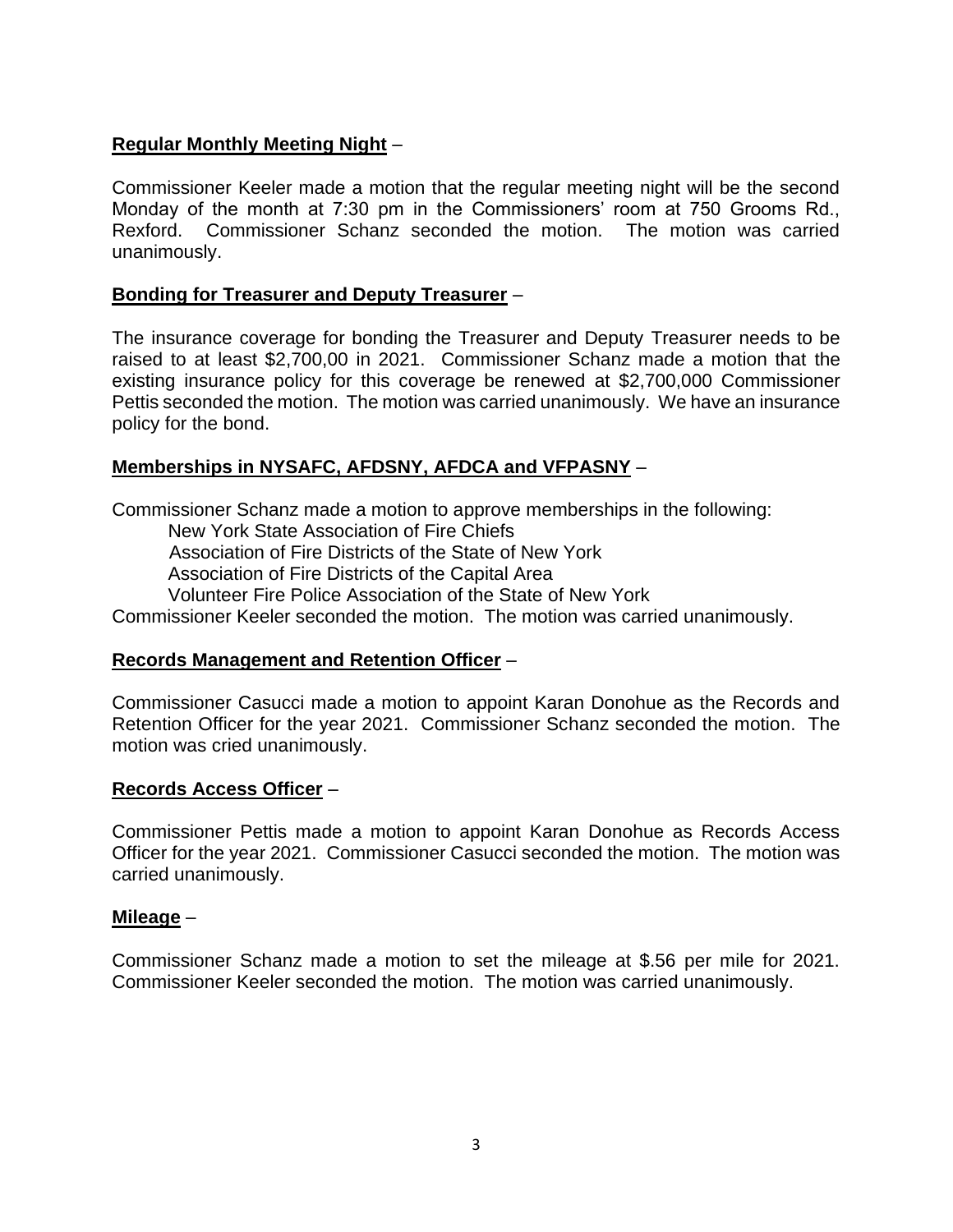# **Board Policies** –

|    | 1. Investment                | adopted 12/12/99 Updated 2/9/09 - added LOSAP                                |
|----|------------------------------|------------------------------------------------------------------------------|
|    |                              | advisor                                                                      |
|    |                              | Updated 1/10/11 - added LOSAP                                                |
|    |                              | Advisor                                                                      |
|    |                              | Updated $05/14/12$ – updated to current                                      |
|    |                              | OSC model                                                                    |
|    |                              | Updated 11/12/18 - LOSAP amended                                             |
|    |                              | Updated 11/12/18 - Capital Reserve                                           |
|    |                              | <b>Assets Added</b>                                                          |
|    |                              | Updated 01/11/21 - updated financial                                         |
|    |                              | advisor                                                                      |
|    | 2. Procurement               | adopted $05/11/92 -$ Updated $- 11/12/10$                                    |
|    |                              | Updated - 04/11/11                                                           |
|    |                              | Updated $-01/13/20$                                                          |
|    |                              | Updated - 06/08/20                                                           |
|    | 3. Firematic SOGs            | adopted 2005 – Updated 03/11<br><b>Search and Rescue</b>                     |
|    |                              | Updated 02/08/16 Training                                                    |
|    |                              | Updated 02/11/16, 10/10/16, 4/12/18                                          |
|    |                              | <b>Apparatus Response</b>                                                    |
|    |                              | Updated 07/08/18 Mutual Aid                                                  |
|    |                              | Updated 01/11/11 Water/Ice Rescue                                            |
|    |                              | Updated 03/13/17 Escape/Bailout                                              |
|    |                              | Updated 12/12/16 Radio Test                                                  |
|    |                              | Updated 01/14/19 Gear                                                        |
|    | 4. Medical Requirements      | adopted 01/09/92 Updated 01/14/02 Physical exams                             |
|    |                              | Updated 01/14/02,02/08/16,                                                   |
|    |                              | $01/16/20$ , $01/11/21 -$                                                    |
|    |                              | <b>Medical Release form</b>                                                  |
| 5. | <b>Universal Precautions</b> | adopted 06/11/92                                                             |
| 6. | <b>OSHA</b>                  | adopted 01/09/92 - Updated 01/12/09, 02/08/16                                |
| 7. | <b>Sexual Harassment</b>     | adopted 09/08/94 - Updated 12/15, 01/13/20                                   |
| 8. | <b>Fire District Awards</b>  | adopted 01/14/85                                                             |
|    |                              | 9. Restrictive Active member adopted 02/08/99 - Updated 01/11/21 change name |
|    | 10. District Employees       |                                                                              |
|    | a. Treasurer                 | adopted 01/14/02                                                             |
|    | b. Secretary                 | adopted 02/09/99 - Updated 01/12/14                                          |
|    | c. Administrator             | adopted 06/12/06 - Updated 12/27/15, 12/12/16                                |
|    | d. Administrative Asst.      | adopted                                                                      |
|    |                              | e. Custodian/Maintenance adopted 01/11/14 - Updated 12/12/16                 |
|    | 11. Protective Clothing      | adopted 05/10/99 - Updated on an annual basis                                |
|    | 12. Communications           | adopted 06/14/99 - Updated 10/12/15                                          |
|    | 13. Pregnancy                | adopted 11/08/99                                                             |
|    | 14. Code of Ethics           | adopted 05/08/00 - Updated 01/11/21                                          |
|    | 15. Chiefs' Vehicles         | adopted 01/14/02 - Updated 01/10/05                                          |
|    |                              |                                                                              |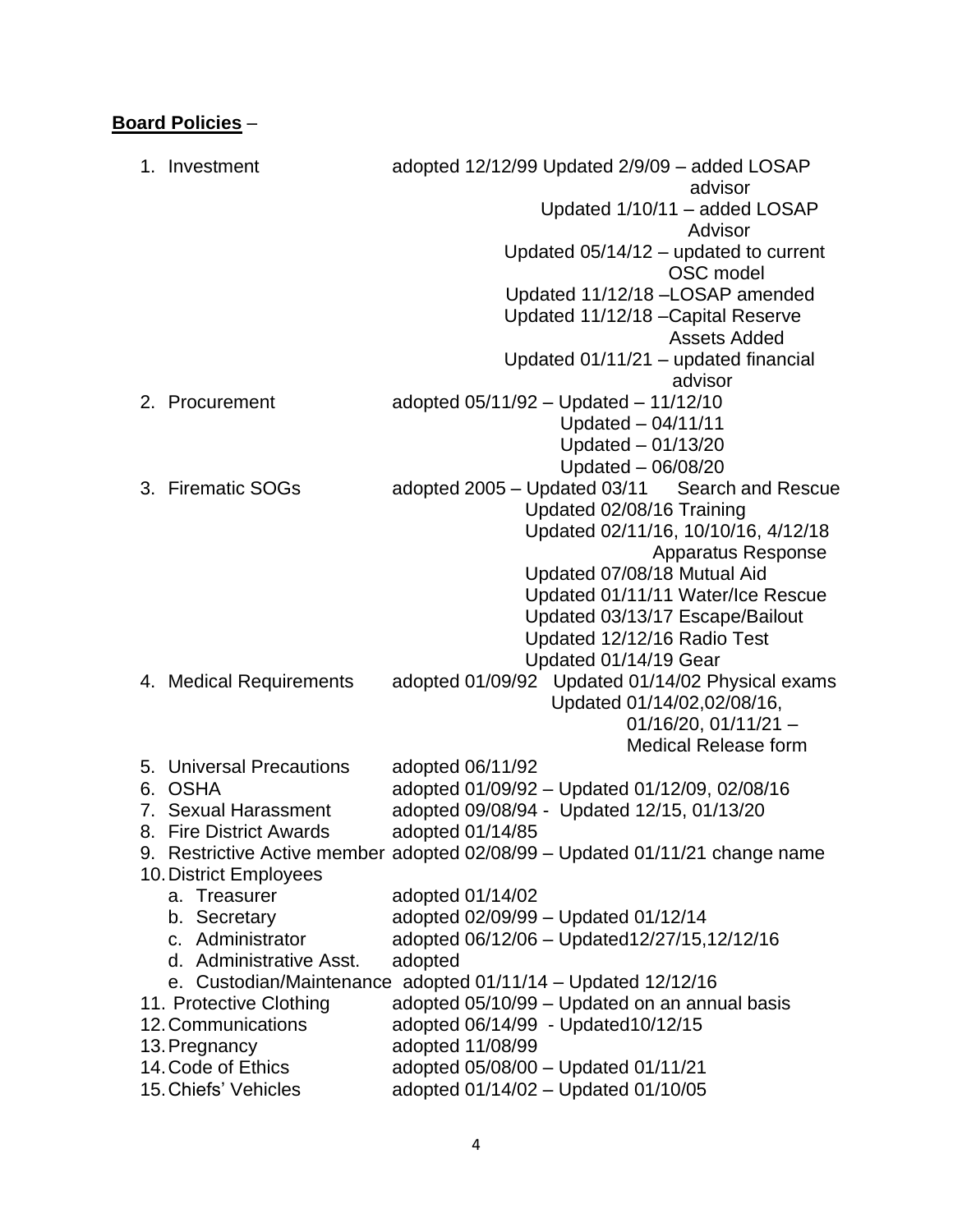| adopted 04/10/07 - Updated 07/10/17             |  |  |  |  |
|-------------------------------------------------|--|--|--|--|
| adopted 01/15/10 - Updated 02/17/13             |  |  |  |  |
| adopted 01/15/10 - Updated 01/08/14             |  |  |  |  |
| adopted 05/09/11                                |  |  |  |  |
| adopted 10/10/11                                |  |  |  |  |
| adopted 10/10/11                                |  |  |  |  |
| adopted 11/08/04                                |  |  |  |  |
| adopted 10/12/15 - Updated 02/13/17             |  |  |  |  |
| adopted 12/1994 - Updated 10/09/16,01/13/17,    |  |  |  |  |
| 12/12/17, 12/08/18                              |  |  |  |  |
| adopted 04/11/16                                |  |  |  |  |
| adopted10/13/14                                 |  |  |  |  |
| 27. Technology and Electronic. adopted 06/12/17 |  |  |  |  |
| adopted 03/08/19                                |  |  |  |  |
| adopted 03/08/19                                |  |  |  |  |
| adopted 04/09/18                                |  |  |  |  |
|                                                 |  |  |  |  |

#### **Board Assignments**

As attached

#### **Treasurer' Annual Report Year-End Summary**

This is to be submitted by the end of February, by resolution dated 01/12/15.

#### **Approval of Chief Officers**

Commissioner Schanz made a motion to approve the Chief Officers for 2021 as follows:

| Chief                           | Ken Bowman            |
|---------------------------------|-----------------------|
| 1 <sup>st</sup> Assistant Chief | <b>Patrick Canale</b> |
| 2 <sup>nd</sup> Assistant Chief | <b>Tim Kimball</b>    |

Commissioner Casucci seconded the motion. The motion was carried unanimously.

The following were discussed:

#### 1. **Physical Exams**

a. Commissioner Schanz made a motion to authorize Vischer Ferry Fire District to put members on medical leave until they are released by a doctor to return to service. Commissioner Pettis seconded the motion. The motion was carried unanimously.

#### 2. **Code of Ethics**

a. Commissioner Casucci made a motion to approve the addendum to the policy. Commissioner Keeler seconded the motion. The motion was carried unanimously.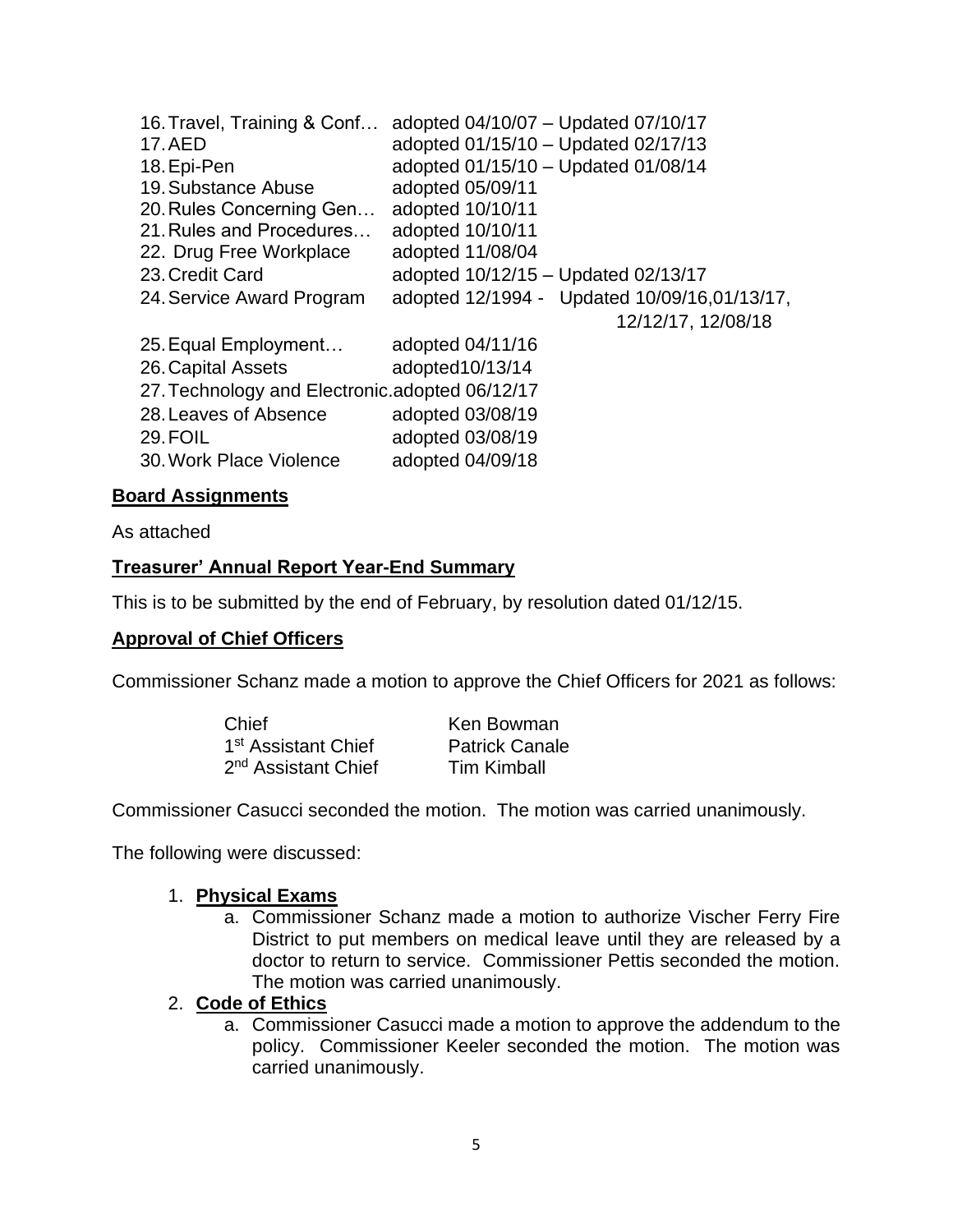### 3. **Pandemic Policy**

a. Attorney Hannigan will send this when it is complete.

# 4. **Underage Members**

- a. Was changed to Restricted Active members.
- 5. If there is a data breach, we have an insurance policy for that.
- 6. We will add a paid sick time policy to the employee handbook.

### **Bills**

- 1. There was a question on the sewer bills for Stations #2 & 3.
- 2. A listing of transactions numbered 14266 through 14422, totaling \$12,697.98. was presented to the Board for approval.

Commissioner Schanz made a motion to pay the bills. Commissioner Casucci seconded the motion. The motion was carried unanimously.

### **Old Business**

Commissioner Schanz made a motion to approve the minutes. Commissioner Casucci seconded the motion. The motion was carried unanimously.

#### **Treasurer's Report**

- 1. Bank statement, account reconciliations and check images for December 2020 and the listing of transactions approved and paid in December 2020 were given to Commissioner Bowman for verification.
- **2.** Bank statements, account reconciliations and check images for November 2020 were returned to the Treasurer.
- 3. The credit card issued to Sarah deForest has been cancelled. A new credit card was issued to Tim Broussseau.

Commissioner Pettis made a motion to accept the Treasurer's report. Commissioner Casucci seconded the motion. The motion was carried unanimously.

# **Chief's Report**

No items

# **Administrator's Report**

- 1. Commissioner Schanz made a motion to upgrade our website for \$2,000 from Web Instinct. Commissioner Pettis seconded the motion. The motion was carried unanimously.
- 2. Received two quotes for the conversion of the Station #2 fire alarm system to cellular dispatch:
	- a. Hart Alarm. Ltd. \$675
	- b. Sanders Fire and Safety 985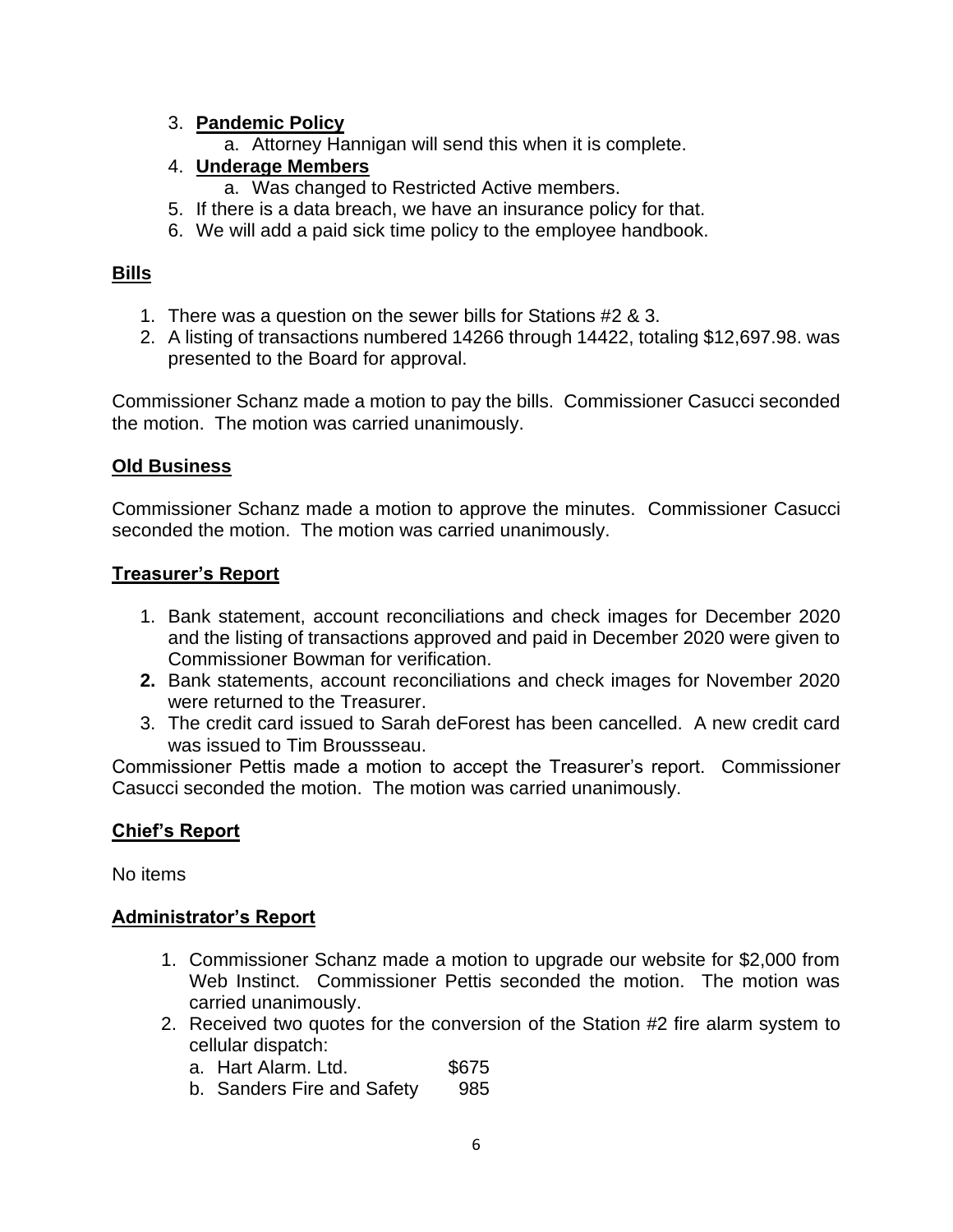Commissioner Schanz made a motion to hire Hart Alarm Ltd. for \$675 to convert Station #2 cellular dispatching. Commissioner Pettis seconded the motion. The motion was carried unanimously.

### **Administrator Assistant**

- 1. Lisa will book rooms for the Chiefs' show.
- 2. Received a quote for installing the air compressors at Stations #1 & 2 from KC Electric:
	- a. Station #1 \$1095
	- b. Station #2 1240 \$2335

Commissioner Casucci made a motion to hire KC Electric to install the air compressors at Stations #1 & 2 for a total of \$2335. Commissioner Pettis seconded the motion. The motion was carried unanimously.

- 3. There have been some issues with the fobs. We will have Hart Alarm put a new reader in the fobs that are causing problems.
- 4. The generator at Station #1 would not start. Ray Trzcinski, of Specialty Technology, Inc. looked at it and the coolant level sensor was bad.
- 5. Commissioner Schanz made a motion to purchase \$200 to 300 worth of tools from Lowes. Commissioner Keeler seconded the motion. The motion was carried unanimously.
- 6. The complete report is attached to the minutes.

# **New Business**

- 1. Received the client statement for December 2020 from UBS.
- 2. Received confirmations from UBS.
- 3. Received information on the AFDSNY meeting May 5-7 at Turning Stone.
- 4. Commissioner Pettis moved and Commissioner Schanz seconded a resolution for adopting LGS-1 for the purpose of records retention and disposal. The Secretary called the roll:

| Commissioner Bowman, Chairman | yes        |
|-------------------------------|------------|
| <b>Commissioner Schanz</b>    | <b>ves</b> |
| <b>Commissioner Casucci</b>   | <b>ves</b> |
| <b>Commissioner Keeler</b>    | <b>ves</b> |
| <b>Commissioner Pettis</b>    | yes        |

The resolution is adopted.

5. Commissioner Schanz moved and Commissioner Pettis seconded a resolution for election inspectors for the year 2021. The Secretary called the roll:

| Commissioner Bowman, Chairman | yes |
|-------------------------------|-----|
| <b>Commissioner Schanz</b>    | yes |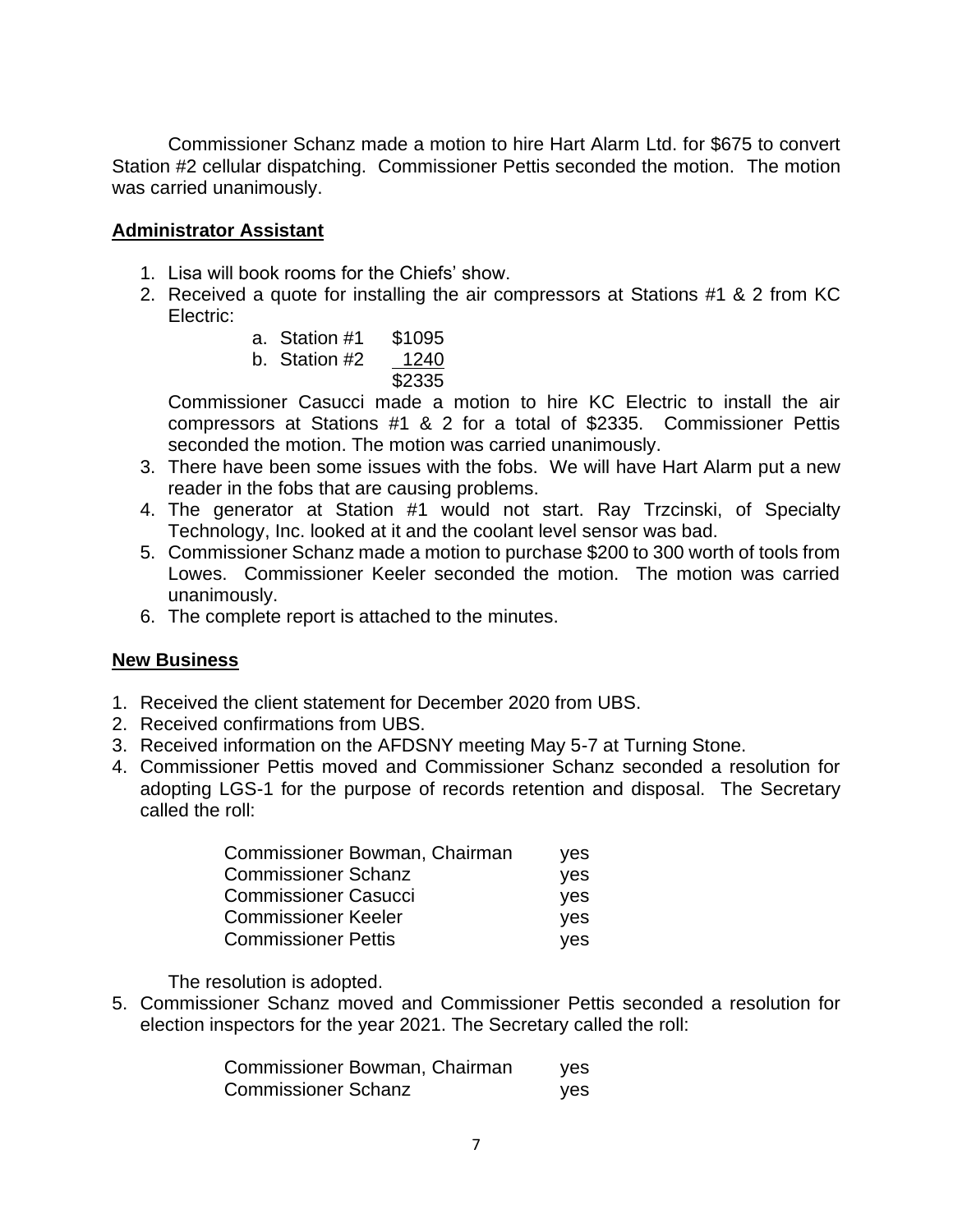| <b>Commissioner Casucci</b> | ves |
|-----------------------------|-----|
| <b>Commissioner Keeler</b>  | ves |
| <b>Commissioner Pettis</b>  | ves |

The resolution is adopted.

- 6. Received the following from the Gazette:
	- a. Estopppel Notice Station #3 bonding
	- b. Notice of the Organizational meeting
	- c. Notice of permissive referendum -sale of ETA-622
- 7. Received notices of coverage changes from Utica National Insurance Group

#### **Miscellaneous**

- 1. We have to get a phone, fob and keys from Sarah de Forest.
- 2. We will have Blue Devil come in to train people.
- 3. Tags for OOS items need to be printed.
- 4. We have to get a package together for an electric chainsaw, hand lights and other items to go on the UTV.
- 5. There will be training on the auto primer on ETA-625 on Wednesday, January 20<sup>th</sup>.
- 6. We have to go over the layout of the compartments on the new ER and have a final plan.
- 7.We would like to go to other districts and look at other gear washing/storage rooms.
- 8. The Company's uniforms will be moved to a new closet upstairs at Station #1.
- 9. We need to make a list of people who have access to restricted areas.

# **Adjournment**

Commissioner Pettis made a motion to adjourn. Commissioner Schanz seconded the motion. The motion was carried unanimously. The meeting was adjourned at 10:20 pm. The next meeting will be Monday, February 8, 2021 at 7:30 pm in the Commissioners' room at Station #2.

Respectfully submitted by,

Karan Donohue, Secretary Board of Fire Commissioners Vischer Ferry Fire District

Kevin Bowman, Chairman Board of Fire Commissioners